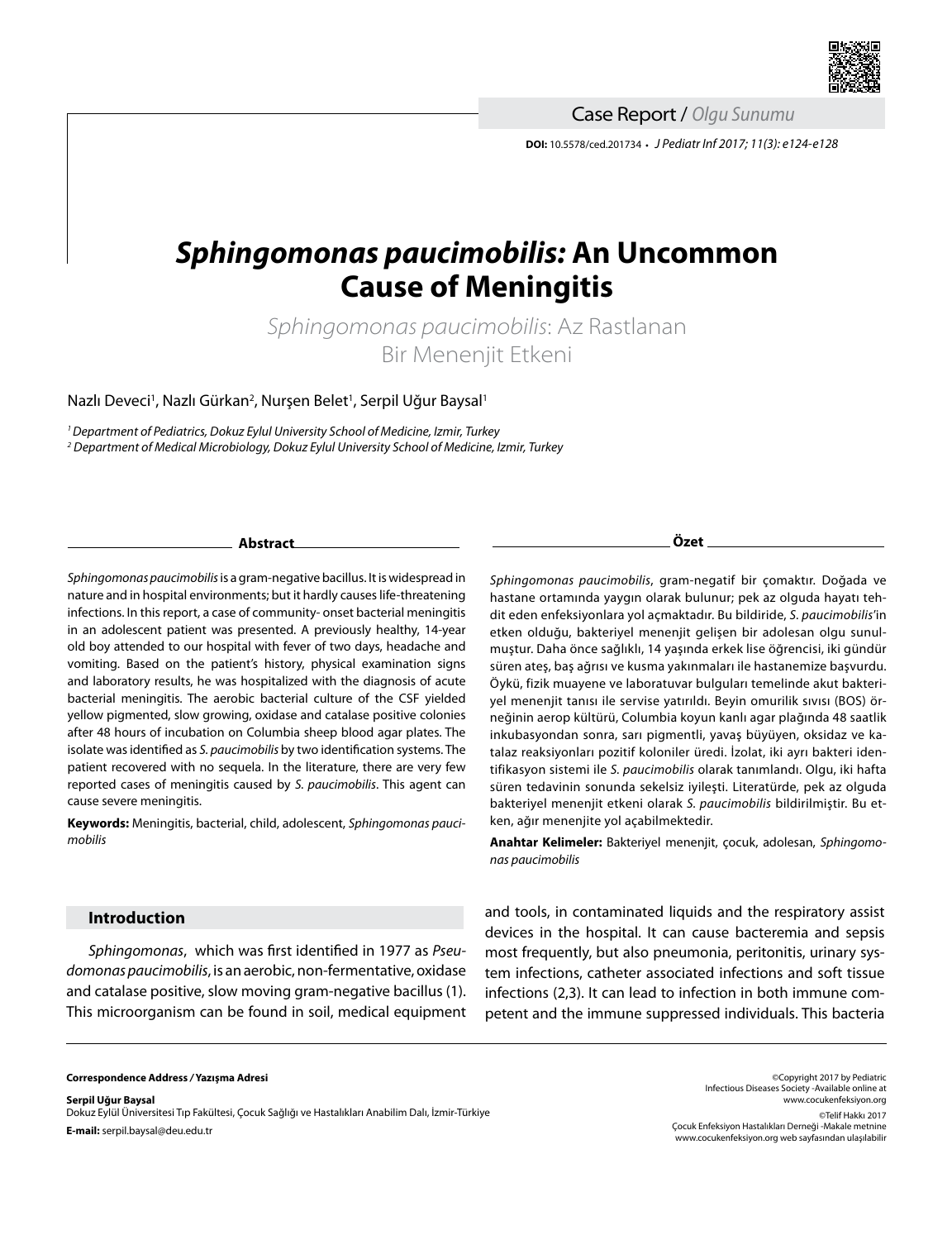has been especially associated with the water supply system of the hospitals and has been reported to lead to epidemics in immune-suppressive patients in the hematology and oncology units (4). Besides being a cause of life-threatening infections, it is a microorganism of low virulence (5).

There are very few meningitis cases associated with this agent in the literature (3,6,7).

In this report, a case of bacterial meningitis caused by *S. paucimobilis* is presented in a previously healthy adolescent patient .

### **Case Report**

A previously healthy, 14.5-year-old male, high school student (born on 15 June 2001; hospitalized on 7 January 2016) attended to our hospital with fever of two days, headache and vomiting. He was the third son of a farmer family living in the rural region of the Aegean Region of Turkey. The patient's medical history revealed that his vaccinations were complete, he had no underlying disease, and that he had no prior hospitalization. He had no history of trauma before admission. His weight with respect to height was 98%; the Body Mass Index was 19.3.

In the physical examination on admission, his body temperature was 38.7°C, he was lethargic, deep tendon reflexes were hyperactive and meningeal irritation findings were positive. With the preliminary diagnosis of meningitis, a lumbar punction was performed. The CSF analysis findings were as follows: turbid color, increased pressure, cell count: 1080/mm<sup>3</sup>, 90% polymorphonuclear leukocytes; protein 401 mg/dL, glucose < 10 mg/dL (concominant blood sugar 163 mg/dL). Hb was 11.7 g/dL; WBC was 32.000/mm<sup>3</sup>; CRP was 252 mg/L. The CSF sample was taken aseptically. Upon the establishment of the diagnosis of bacterial meningitis, dexamethazone (0.15 mg/kg, 4 doses) was started 20 minutes before antibiotherapy. Vancomycin (60 mg/kg/day, 4 doses), ceftriaxone (100 mg/ kg/day, in 2 doses) treatment was started.

The aerobic bacterial culture of the CSF yielded yellow pigmented, slow growing, oxidase and catalase positive colonies on Columbia sheep blood agar plates after 48 hours of incubation. The isolate was identified as *Sphingomonas paucimobilis* by using two different bacterial identification systems: Vitek2 Compact System, with Gram Negative identification card (bioMerieux, France), 97% probability and 'Perfect Identification' safety level; BBLTM CrystalTM (BD, ABD), '*Sphingomonas paucimobilis*, Positive Identification, 99.8% probability, typical biotype. The antimicrobial susceptibility of the isolate was determined by standard disk diffusion test by using disks of amikacin, gentamicin, tobramycin, imipenem, meropenem, ciprofloxacin, ceftazidime, sulbactam/cefoperazone, piperacillin,

piperacillin/tazobactam and it was found to be sensitive to these antibiotics. The minimum inhibitor concentration (MIC) value of the isolate for cefotaxime was found to be 0.06 μg/mL. Since there is no existing standard susceptibility breakpoint determined for *S. paucimobilis*, the susceptibility evaluation of the isolate was made according to the CLSI standards determined for *Pseudomonas aeruginosa* (8,9). The real-time pcr results of the CSF sample for enterovirus, adenovirus, herpes simplex virus type 1 and *Mycobacterium tuberculosis* complex was found to be negative. Acid resistant staining was negative. PPD was assessed as 0 mm. In serological examination, the HIV test was negative. There was no microbial growth in the blood culture. In the cranial MR imaging, meningeal contrasting was observed in the frontal region, T2 signal increase and paranasal sinuses were assessed as parasinusitis due to mucosal thickening and leveling secondary to infection.

During clinical follow-up, the general condition of the patient recovered after 48 hours; fever and meningeal irritation findings regressed. When the results of the culture and antibiogram were available, vancomycin administration was stopped and the treatment continued with ceftriaxone. No hearing loss was detected in audiological examination. Antibiotic treatment was completed to 14 days and the patient was discharged since his general condition was good and was referred to the Department of Pediatric Infectious Diseases for follow up.

## **Discussion**

*Sphingomonas* was first discovered as an infectious agent in humans in 1977 by Holmes et al. and was named as *P. paucimobilis* (10). In 1979, it was reported to be an agent associated with leg ulcer, septicemia and meningitis, and in 1990, was named as *S. paucimobilis* by Yabuuchi et al. based on new phylogenetic data (1,3). In the current classification, 94 different *Sphingomonas* species are classified in the *Sphingomonas* genus (11).

The members of the *Sphingomonadacea* family are obligate aerobes, are chemoheterotrophs, and characteristically produce a yellow pigment (12,13).

The *Sphingomonas* species are bacteria that can be found in a wide spectrum of different environments. They can be isolated from various aquatic environments such as river water, undergroundwater, sea water, from soil, virgin natural environments and also from contaminated environments, even from environments containing toxic and resistant compounds. These bacteria can biologically decompose one or more of the contaminants in a contaminated environment and use them as a single carbon source. They have oligotrophic properties and can live in environments of very low nutrient content.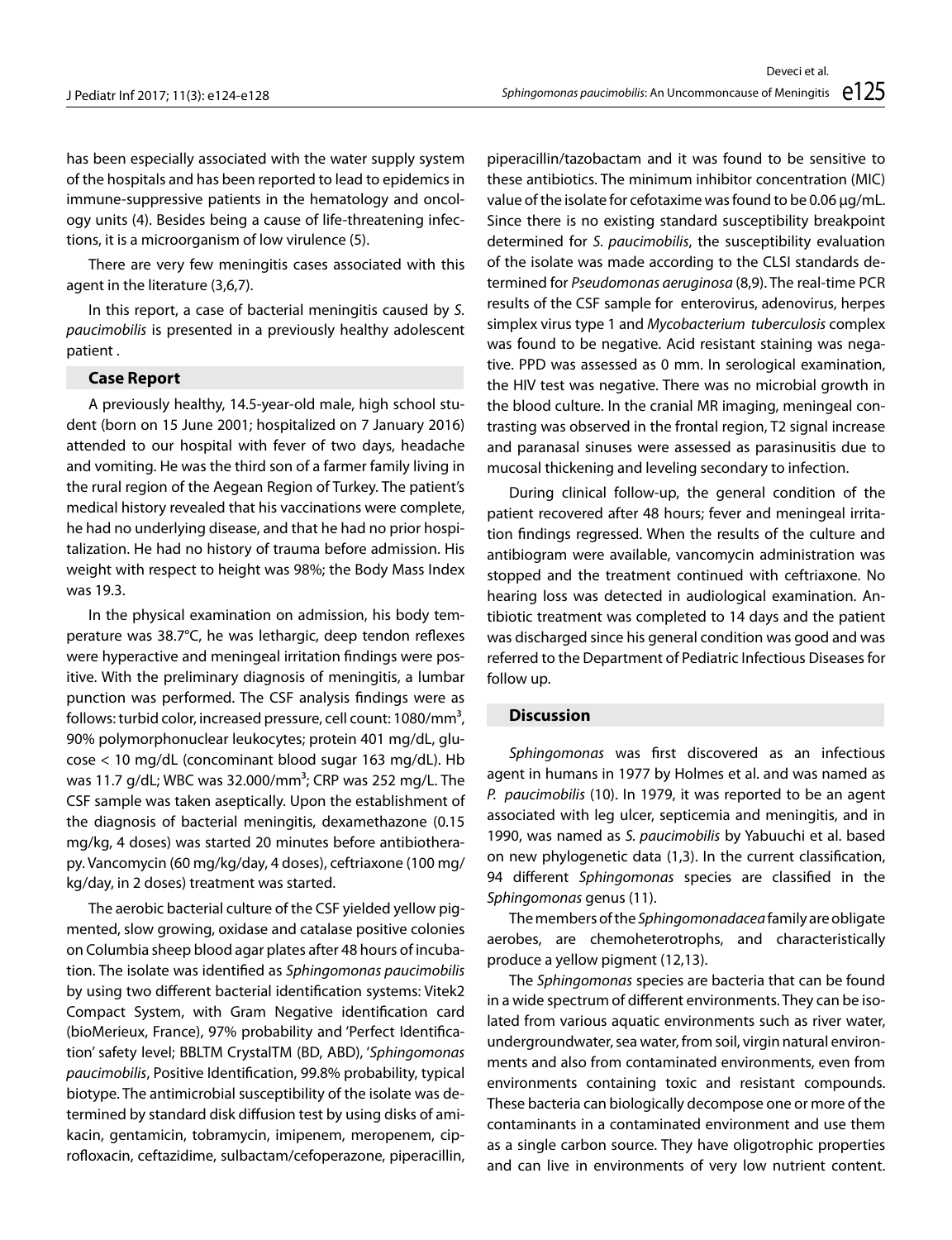Another remarkable characteristic of these bacteria is their capability to metabolize xenobiotic materials such as drugs, insecticides, petroleum products which are foreign to living systems (14,15). With the virtue of their ability to live in chlorinated water and to forma biofilms, they can easily indwell man-made environments (16-18).

Bacteria of *Sphingomonadacea* family are almost residents in drinking water and utilization water systems of the cities. Vaz-Moreira et al. have carried out a study in 2011 to define the resistance potential of these widespread and potential infectious bacteria and to identify their potential antibiotic resistance phenotypes with 86 isolates. They have identified colistin resistance in 91.9% of the isolates and it was believed that this is an intrinsic phenotype of the *Sphingomonadacea* family (19). In 10.5% of the isolates, multiple resistance phenotype in the form of resistance to three different antibiotic classes other than colistin was detected. This study identified the resistance to beta-lactams, especially ticarcillin, piperacillin, piperacillin-pyocyanin resistances as the most frequent resistance phenotype, at a rate of more than 50%; the second most frequent resistances were identified as fluoroquinolone and sulfonamide resistances.

It has been demonstrated that the *Sphingomonas* group bacteria can contaminate the sterile water supply systems, distilled water systems of hospitals and it has been speculated that the chlorine in water is also decomposed by these bacteria (20). Because of all these reasons, the distilled water, hemodialysis fluids, sterile medicine preparation solutions can easily be contaminated with *Sphingomonas* species. When sufficient sterilization of the bacteria can not be ensured by standard sterilization methods, epidemics have been reported (21).

It has been reported that the bacteria of the *Sphingomonas* genus can also be found in indoor dust as aerosol (22). With this property, it can colonize in mechanical ventilators, catheters, bronchofiberoscopes and other medical tools and equipment (23).

*S. paucimobilis* may lead to infection in both healthy and immune suppressed individuals. It has been reported that it can cause infections such as bacteremia, catheter associated infection, peritonitis associated with peritoneal dialysis, urinary system infection, biliary system infection, skin infection, ventilator associated pneumonia, menengitis, myositis, osteomyelitis, septic arthritis, endophthalmitis, cervical lymphadenitis, bromhidrosis, gastroenteritis (24). Besides causing life-threatening infections, it is a microorganism with low virulence. It is thought that this is due to the absence of the lipopolysaccharide A in the cell wall of *S. paucimobilis*, which is a common component of the cell wall of Gram-negative bacteria (5). It is thought that the main factor which determines virulence in *S. paucimobilis* is the activity of the enzymes

DNAase, acid phosphatase, alkaline phosphatase, esterase and lipase (25). Although community-onset infections are less commonly seen, primary risk factors are diabetes and alcoholism and is frequently observed as bacteremia. A geographical distribution specific to this microorganism could not be determined (26).

There are no strict principles for the treatment of *Sphingomonas* paucimobilis infections. The *S. paucimobilis* isolates are generally resistant to penicillin and first generation cephalosporins since they form beta-lactamase of chromosomal origin. Its resistance to third generation cephalosporins and fluoroquinones varies. A study by Cheong et al. reported resistance to cefotaxime and amikacin while Özdemir et al. have reported sensitivity to aminoglycosides, quinolones, trimethoprime/sulfamethoxazole, and cephalosporins other than cefoxitin and ceftazidime (27,28). The isolate reported as the cause of osteomyelitis by Pascale ve arket al. has been determined to be sensitive to amoxicillin/clavulanic acid, cefepime and carbapenems and resistant to amikacin, ceftazidime and fluoroquinolones (29). In the present case, the isolate was found to be sensitive to amikacin, gentamicin, tobramycin, imipenem, meropenem, ciprofloxacin, ceftazidime, sulbactam/cefoperazone, piperacillin, piperacillin/tazobactam; additionally, the cefotaxime MIC value was evaluated (0.06 μg/mL) and found to be sensitive to cefotaxime. These different results show that the treatment should be based on the in vitro tests of the clinical isolates. In a study by Bayram et al. 24 children referring to their hospital between 2005-2012 with *S. paucimobilis* isolation were examined and it has been reported that half of the cases were community-onset; however, no underlying risk agent could be identified (30). It has been shown that carbapenem treatment was the most effective. In the present case there was also no underlying disease and he applied with community-onset meningitis.

There are few *S. paucimobilis* cases in the literature. The present case is the first *S. paucimobilis* menegitis reported in the adolescent age group. The first meningitis case was reported by Hajiroussou et al. in 1979; the patient was a 39-year old male, who was being followed up for three years for epilepsy; two days before a headache had started and he had an attack the day he referred to the hospital (3). In his CSF culture *S. paucimobilis* grew and he was treated with ampicillin to which it was found to be sensitive in the antibiogram. The probable transmission was proposed to be via the gastrointestinal system. Another meningitis case was reported by Tai et al. where the patient was a 31-year old male farmer, previously healthy (6). This patient died due to cerebral edema and hydrocephaly due to *S. paucimobilis*. In his treatment intravenous acyclovir and seftriaxon was used. The transmission was reported as soil; it was concluded that meningitis had developed after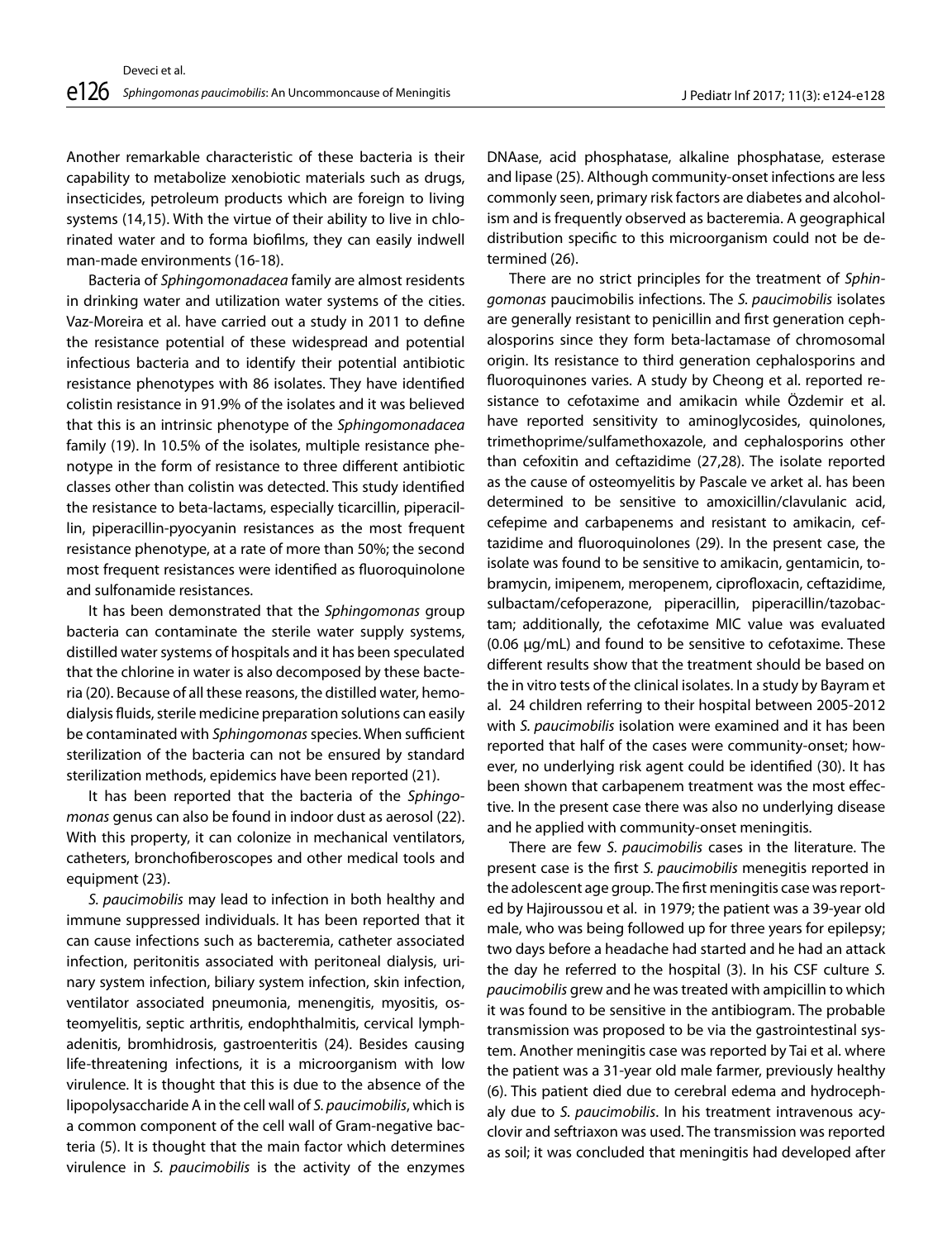septicemia since skin integrity had been disturbed due to a wound on the leg. We also considered that the transmission of the agent was via soil but we could not identify a condition to disturb skin integrity. Bolen et al. reported a 39-year old, immune-suppressive female case who was hospitalized due to final stage renal failure and had kidney transplantation from a cadaver (7). Ventriculitis and hydrocephaly developed while she was being treated with acyclovir; in her CSF culture *S. paucimobilis*, sensitive to meropeneme, growth was found; meropeneme was added to the treatment and the ventriculitis regressed on the 21<sup>st</sup> day of the treatment. The present case also recovered in the early stage without sequel by appropriate treatment.

*S. paucimobilis* must be kept in mind as a community-onset infection agent since it is widespread in nature and is resistant to the standard sterilization methods applied to hospital fluids. It is important that the treatment choice be based on antibiogram.

**Informed Consent:** Written informed consent was obtained from parent of patient.

**Peer-review:** Externally peer-reviewed.

**Author Contributions:** Concept – ND, SUB; Design – ND, SUB, NG, NB; Supervision – SUB, NB; Collection and/or Processing: ND, NG, SUB, NB; Analysis and/or Interpretation – ND, NG, SUB, NB; Literature Review- ND, NG, NB, SUB; Writing – ND, NG, SUB; Critical Review – SUB, NG, NB.

**Conflict of Interest:** No conflict of interest was declared by the authors.

**Financial Disclosure:** No financial disclosure was declared by the authors.

#### **References**

 $\overline{a}$ 

- *1. Yabuuchi E, Yano I, Oyaizu H, Hashimoto Y, Ezaki T, Yamamoto H. Proposals of Sphingomonas paucimobilis gen. nov. and comb. nov., Sphingomonas parapaucimobilis sp. nov., Sphingomonas yanoikuyae sp. nov., Sphingomonas adhaesiva sp. nov., Sphingomonas capsulata [comb. nov., and two genospecies of the genus Sphingomonas.](https://onlinelibrary.wiley.com/doi/abs/10.1111/j.1348-0421.1990.tb00996.x)  Microbiol Immunol 1990;34:99-119.*
- *2. [Peel M, Davis JM, Armstrong WLH, Wilson RR, Holmes B. Pseudomonas](http://jcm.asm.org/content/9/5/561.long)  paucimobilis from a leg ulcer on a Japanese seaman. J Clin Microbiol 1979;9:561-4.*
- *3. [Hajiroussou AJ, Holmes B, Bullas J, Pinning CA. Meningitis caused by](http://jcp.bmj.com/content/32/9/953.long)  Pseudomonas paucimobilis. J Clin Pathol 1979;32:953-5.*
- *4. Kilic A, Senses Z, Kurekci AE, et al. Nosocomial outbreak of [Sphingomonas paucimobilis bacteraemia in a hemato/oncology unit.](http://www0.nih.go.jp/JJID/60/394.pdf)  Jpn J Infect Dis 2007;60:394-96.*
- *5. Morrison AJ, Shulman JA. Community-acquired blood stream infection [caused by Pseudomonas paucimobilis: case report and review of the](http://jcm.asm.org/content/24/5/853.long)  literature. J Clin Microbiol 1986;24:853-5.*
- *6. Tai ML, Velayuthan RD. Sphingomonas paucimobilis: an unusual cause [of meningitis -case report. Neurol Med Chir 2014;54:337-40.](https://www.jstage.jst.go.jp/article/nmc/54/4/54_cr2012-0429/_article)*
- *7. [Bolen RD, Palavecino E, Gomadam A, Balakrishnan N, Datar S.](https://www.jns-journal.com/article/S0022-510X(15)02497-1/fulltext)  Sphingomonas paucimobilis meningitis and ventriculitis in an immunocompromised host. J Neurol Sci 2015;359:18-20.*
- *8. Clinical and Laboratory Standards Institute. Performance standards for antimicrobial disk susceptibility tests; approved standard, 10th ed. Wayne: Clinical and Laboratory Standards Institute, 2009, M2-A10.*
- *9. Clinical and Laboratory Standards Institute. Performance standards for antimicrobial susceptibility testing; Twenty- third informational supplement. Wayne: Clinical and Laboratory Standards Institute, 2013:M100-S23.*
- *10. Holmes B, Owen RJ, Evans A, Malnick H, Willcox WR. Pseudomonas paucimobilis, a new species isolated from human clinical specimens, the hospital environment, and other sources. Int J Syst Bacteriol 1977;27:133-46.*
- *11. [List of prokaryotic names with standing in nomenclature. Avaliable](http://www.bacterio.net/. 26.10.2016.)  from: http://www.bacterio.net/. 26.10.2016.*
- *12. Yabuuchi E, Kosako Y. Family I. Sphingomonadaceae Kosako, Yabuuchi, Naka, Fijiwara and Kobayashi 2000b, 1953vp (effective publication: Kosako, Yabuuchi, Naka, Fijiwara and Kobayashi 2000a, 563). In: Brenner DJ, Krieg NR, Staley JT, Garrity GM (eds). Bergey's manual of systematic bacteriology. 2nd ed. The Proteobacteria, part C: The Alpha-, Beta-, Delta-, and Epsilon proteobacteria. New York: Springer, 2005:233-86.*
- *13. Garrity GM, Brenner DJ, Krieg NR, Staley JT (eds). Bergey's manual of systematic bacteriology. Vol 2. New York: Springer, 2004:233-86.*
- *14. Balkwill DL, Fredrickson JK, Romine MF (eds). Sphingomonas and related genera, In: Dworkin M, Falkow S, Rosenberg E, Schleifer KH, Stackebrandt E (eds). The Prokaryotes: an evolving electronic resource for the microbiological community. Vol 1. New York, NY: Springer-Verlag, 2006:605-29.*
- *15. [Stolz A. Molecular characteristics of xenobiotic-degrading](https://link.springer.com/article/10.1007%2Fs00253-008-1752-3)  sphingomonads. Appl Microbiol Biotechnol 2009;81:793-811.*
- *16. [Furuhata K, Kato Y, Goto K, et al. Identification of yellow-pigmented](https://pdfs.semanticscholar.org/4b26/323d479762f4c1cce77abe3c96345ac9b94e.pdf)  bacteria isolated from hospital tap water in Japan and their chlorine resistance. Biocontrol Sci 2007;12:39-46.*
- *17. [Hong PY, Hwang C, Ling F, Andersen GL, LeChevallier MW, Liu WT.](http://aem.asm.org/content/76/16/5631.long)  Pyrosequencing analysis of bacterial biofilm communities in water meters of a drinking water distribution system. Appl Environ Microbiol 2010;6:5631-5.*
- *18. [Koskinen R, Ali-Vehmas T, Kampfer P, et al. Characterization of](https://onlinelibrary.wiley.com/doi/abs/10.1046/j.1365-2672.2000.01167.x)  Sphingomonas isolates from Finnish and Swedish drinking water distribution systems. J Appl Microbiol 2000;89:687-96.*
- *19. [Vaz-Moreira I, Nunes OC, Manaia CM. Diversity and antibiotic resistance](http://aem.asm.org/content/77/16/5697.long)  patterns of Sphingomonadaceae isolates from drinking water. Appl Environ Microbiol 2011;77:5697-706.*
- *20. [Oie S, Oomaki M, Yorioka K, et al. Microbial contamination of 'sterile](https://www.journalofhospitalinfection.com/article/S0195-6701(98)90175-X/pdf)  water' used in Japanese hospitals. J Hosp Infect 1998;38:61-5.*
- *21. Maragakis LL, Chaiwarith R, Srinivasan A, et al. Sphingomonas [paucimobilis bloodstream infections associated with contaminated](https://wwwnc.cdc.gov/eid/article/15/1/08-1054_intro)  intravenous fentanyl. Emerg Infect Dis 2009;15:12-8.*
- *22. Andersson AM, Weiss N, Rainey F, Salkinoja-Salonen MS. Dust-borne [bacteria in animal sheds, schools and children's day care centres. J Appl](https://onlinelibrary.wiley.com/doi/abs/10.1046/j.1365-2672.1999.00706.x)  Microbiol 1999;86:622-34.*
- *23. Lemaitre D, Elaichouni A, Hundhausen M, et al. Tracheal colonization [with Sphingomonas paucimobilis in mechanically ventilated neonates](https://www.journalofhospitalinfection.com/article/S0195-6701(96)90146-2/pdf)  due to contaminated ventilator temperature probes. J Hosp Infect 1996;32:199-206.*
- *24. [Ryan MP, Adley CC. Sphingomonas paucimobilis: a persistent Gram](https://www.journalofhospitalinfection.com/article/S0195-6701(10)00147-7/fulltext)negative nosocomial infectious organism. J Hosp Infect 2010;75:153-7.*